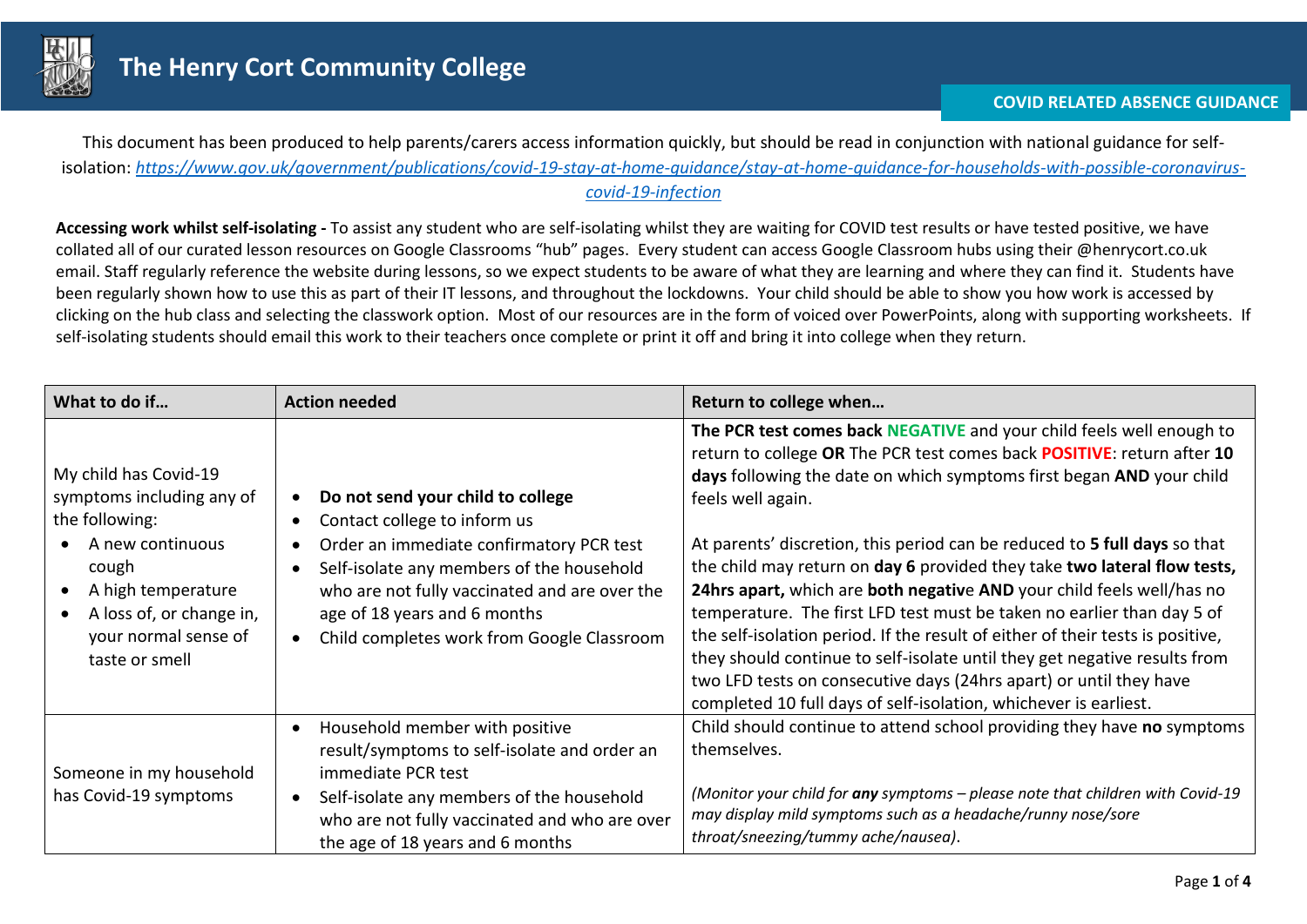| What to do if                                                              | <b>Action needed</b>                                                                                                                                                                                                                                                                                                                                        | Return to college when                                                                                                                                                                                                                                                                                                                                                                                                                                                                                                                                                                                                                                                                                                                                                                                                                                                                                          |
|----------------------------------------------------------------------------|-------------------------------------------------------------------------------------------------------------------------------------------------------------------------------------------------------------------------------------------------------------------------------------------------------------------------------------------------------------|-----------------------------------------------------------------------------------------------------------------------------------------------------------------------------------------------------------------------------------------------------------------------------------------------------------------------------------------------------------------------------------------------------------------------------------------------------------------------------------------------------------------------------------------------------------------------------------------------------------------------------------------------------------------------------------------------------------------------------------------------------------------------------------------------------------------------------------------------------------------------------------------------------------------|
| My child tests positive for<br>Covid-19 on an LFD (lateral<br>flow device) | Do not send your child to college<br>٠<br>Contact college to inform us<br>٠<br>Report the positive result<br>$\bullet$<br>https://www.gov.uk/report-covid19-result<br>Self-isolate any members of the household<br>who are not fully vaccinated and are over the<br>age of 18 years and 6 months<br>Child completes work from Google Classroom<br>$\bullet$ | Return after 10 days have passed following the date of the first LFD test<br>(or following the date that symptoms began if they were symptomatic<br>prior to taking the LFD test - Test & Trace will advise) AND your child<br>feels well.                                                                                                                                                                                                                                                                                                                                                                                                                                                                                                                                                                                                                                                                      |
|                                                                            |                                                                                                                                                                                                                                                                                                                                                             | At parents' discretion, this period can be reduced to 5 full days so that<br>the child may return on day 6 provided they take two lateral flow tests,<br>24hrs apart, which are both negative AND your child feels well/has no<br>temperature. The first LFD test must be taken no earlier than day 5 of<br>the self-isolation period. If the result of either of their tests is positive,<br>they should continue to self-isolate until they get negative results from<br>two LFD tests on consecutive days (24hrs apart) or until they have<br>completed 10 full days of self-isolation, whichever is earliest.<br>$NB - if$ your child has a positive lateral flow test when they have no<br>symptoms, but later develops symptoms, their self-isolation period re-<br>sets so that day '0' for self-isolation will be the first day they<br>experienced symptoms rather than the date of the positive test. |
| My child tests positive for<br>Covid-19 on a PCR                           | Do not send your child to college<br>٠<br>Contact college to inform us including the<br>$\bullet$<br>earliest date of return<br>Self-isolate any members of the household<br>$\bullet$<br>who are not fully vaccinated and who are over<br>the age of 18 years and 6 months<br>Child completes work from Google Classroom<br>$\bullet$                      | The PCR test comes back POSITIVE: return after 10 days following the<br>date on which symptoms first began, AND your child feels well again.<br>At parents' discretion, this period can be reduced to 5 full days so that<br>the child may return on day 6 provided they take two lateral flow tests,<br>24hrs apart, which are both negative AND your child feels well/has no<br>temperature. The first LFD test must be taken no earlier than day 5 of<br>the self-isolation period. If the result of either of their tests is positive,<br>they should continue to self-isolate until they get negative results from<br>two LFD tests on consecutive days (24hrs apart) or until they have<br>completed 10 full days of self-isolation, whichever is earliest.                                                                                                                                               |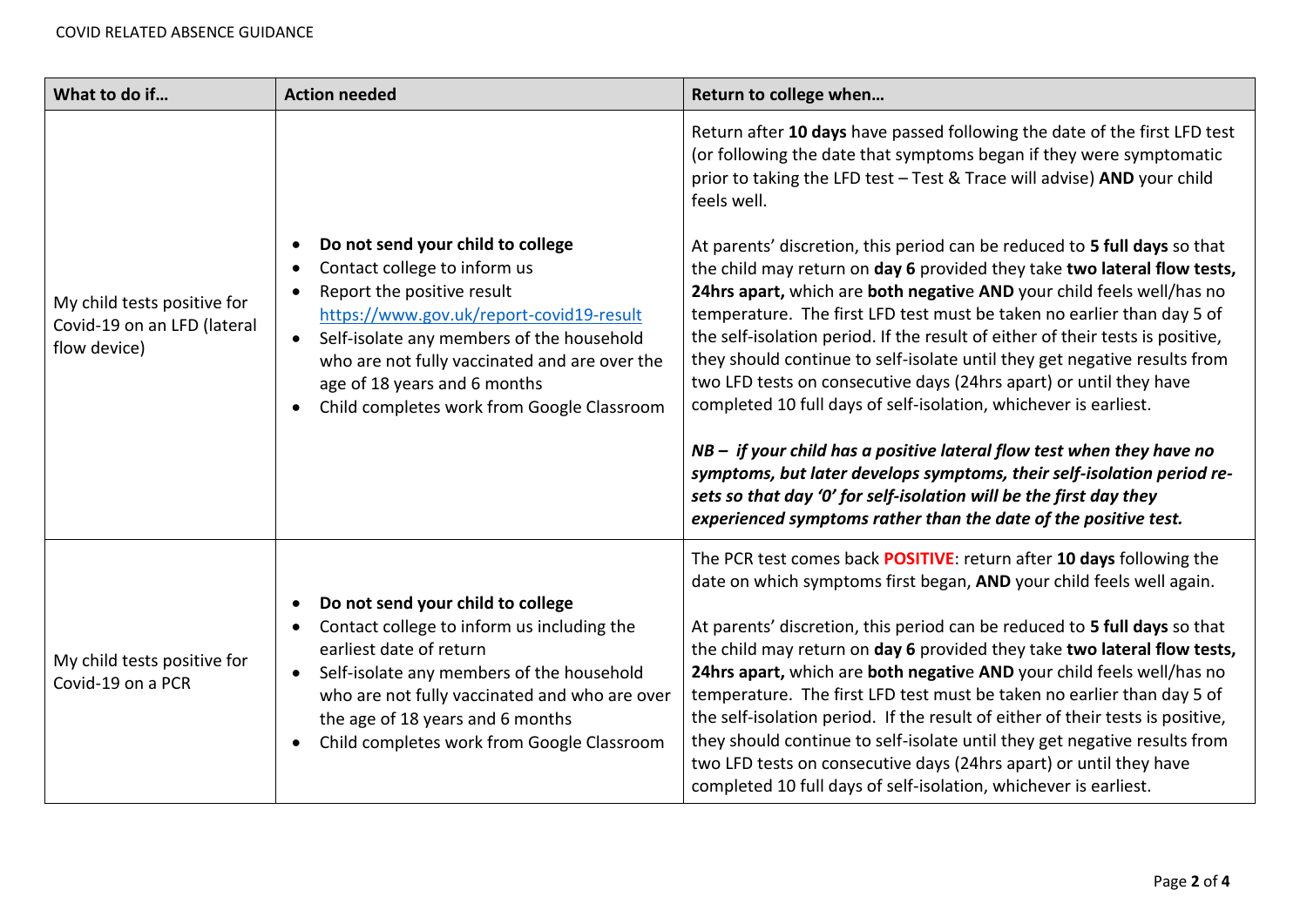| What to do if                                                                                                         | <b>Action needed</b>                                                                                                                                                                                                                                                           | Return to college when                                                                                                                                                                                                                                                                                                                                                                                                                                                                                                                                                                                                                                                                 |
|-----------------------------------------------------------------------------------------------------------------------|--------------------------------------------------------------------------------------------------------------------------------------------------------------------------------------------------------------------------------------------------------------------------------|----------------------------------------------------------------------------------------------------------------------------------------------------------------------------------------------------------------------------------------------------------------------------------------------------------------------------------------------------------------------------------------------------------------------------------------------------------------------------------------------------------------------------------------------------------------------------------------------------------------------------------------------------------------------------------------|
| Someone in my household<br>tests positive for Covid-19<br>on an LFD or a PCR test                                     | Household member to self-isolate & follow<br>Test and Trace advice<br>Self-isolate any members of the household<br>$\bullet$<br>who are not fully vaccinated and who are over<br>the age of 18 years and 6 months<br>Inform the college that your child is a close<br>contact. | Children aged 5yrs and above who are close contacts with a confirmed<br>case of Covid-19 should take daily lateral flow tests for 7 days. They<br>may continue to attend college providing these tests are negative and<br>they show no symptoms themselves. (Monitor them for any symptoms -<br>as above).<br>If the child is not yet 5, daily LFD testing is not advised. Parents should<br>limit the child's contact with anyone who is at higher risk of severe illness<br>if infected with COVID-19, and arrange for them to take a PCR test as<br>soon as possible. The child can continue to attend school while waiting<br>for the PCR result providing they have no symptoms. |
| NHS Test and Trace has<br>identified my child as a<br>close contact of a<br>confirmed case of Covid-19                | NHS Test and Trace will give instructions on<br>$\bullet$<br>whether daily lateral flow tests (5 year +) or a<br>PCR test is needed and what other measures<br>should be taken to minimise risks.                                                                              | Children aged 5yrs and above who are confirmed close contacts should<br>take daily lateral flow tests for 7 days. They may continue to attend<br>school providing these tests are negative and they show no symptoms<br>themselves. (Monitor them for any symptoms - as above).<br>If the child is not yet 5, daily LFD testing is not advised. Parents should<br>limit the child's contact with anyone who is at higher risk of severe illness<br>if infected with COVID-19, and arrange for them to take a PCR test as<br>soon as possible. The child can continue to attend school while waiting<br>for the PCR result providing they have no symptoms.                             |
| NHS Test and Trace has<br>identified a household<br>member/s as a close<br>contact of a confirmed case<br>of Covid-19 | The household member/s must self-isolate if<br>$\bullet$<br>instructed by NHS Test and Trace (if over 18<br>years 6mths and not double vaccinated) and<br>follow their guidance re: Covid testing                                                                              | Child should continue to attend school                                                                                                                                                                                                                                                                                                                                                                                                                                                                                                                                                                                                                                                 |